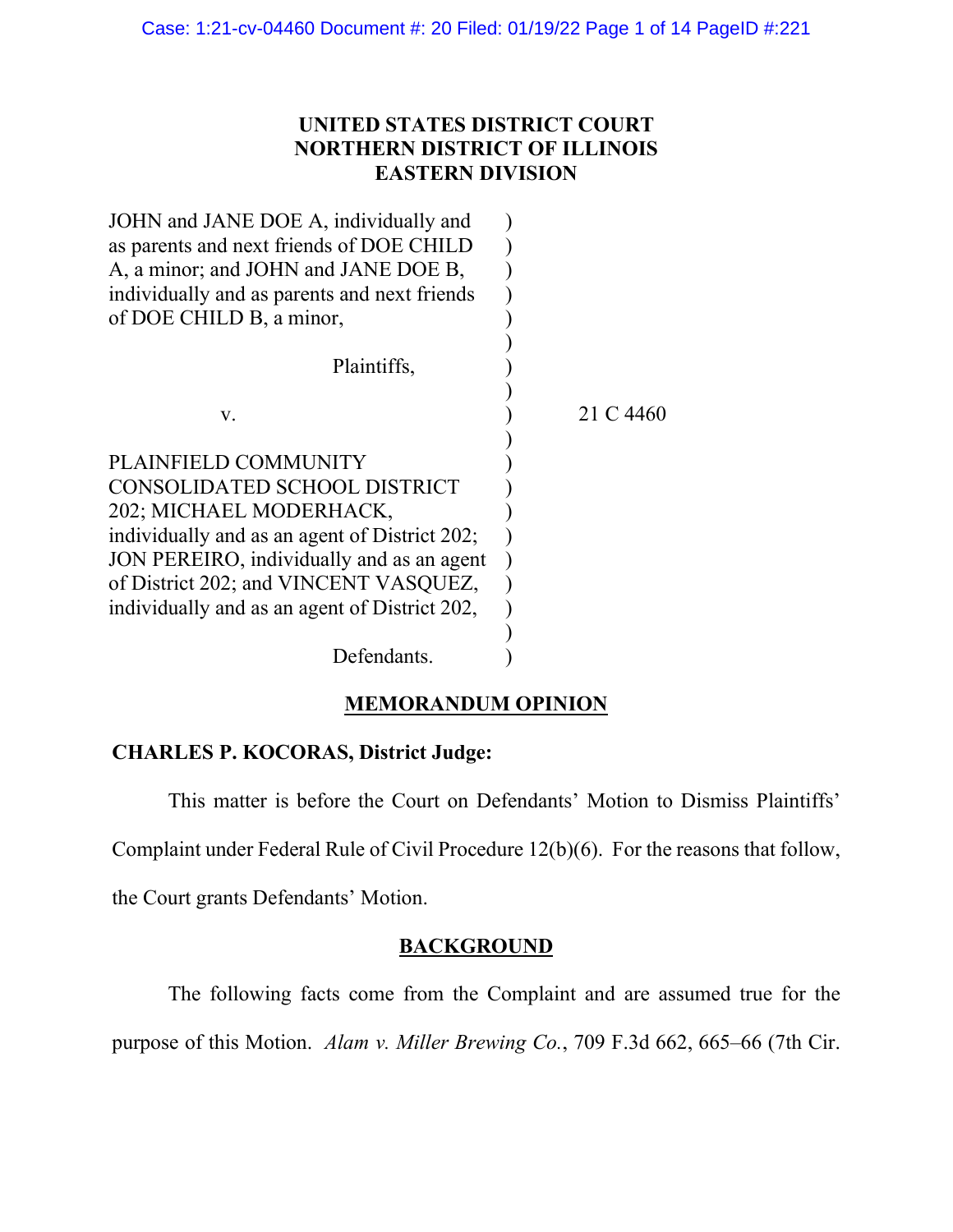2013). All reasonable inferences are drawn in Plaintiffs' favor. *League of Women Voters of Chi. v. City of Chi.*, 757 F.3d 722, 724 (7th Cir. 2014).

On October 17, 2019, Doe Child A and Doe Child B (collectively, the "Doe Children") were sexually assaulted by members of their football team at Plainfield Central High School ("Plainfield Central") in Plainfield, Illinois. They were subjected to a longstanding, widespread, and well-known hazing ritual referred among the Plainfield Central football community as "Code Blue," which has existed since at least 2014. Defendants Moderhack, Pereiro, and Vasquez (collectively, the "Defendant Coaches") were coaches of the football team at the time, and despite knowing about "Code Blue" and prior incidents where players were sexually assaulted, failed to monitor the locker rooms or put a stop to the attacks.

On the day of the attacks, a student told Vasquez the Doe Children were being attacked. Vasquez informed Moderhack and Pereiro, and Vasquez and Pereiro went to the locker room but found it empty. After the attacks, the Doe Children told the Defendant Coaches they had been subjected to "Code Blue" and described the assaults. In a meeting with parents after the assaults, Defendant Plainfield Community Consolidated School District 202 (the "District"), through its athletic director, admitted that coaches were required by school policy to monitor the locker rooms whenever students were present.

Defendants move under Rule 12(b)(6) to dismiss Plaintiffs' Complaint on numerous bases. First, Defendants argue Plaintiffs failed to sufficiently allege willful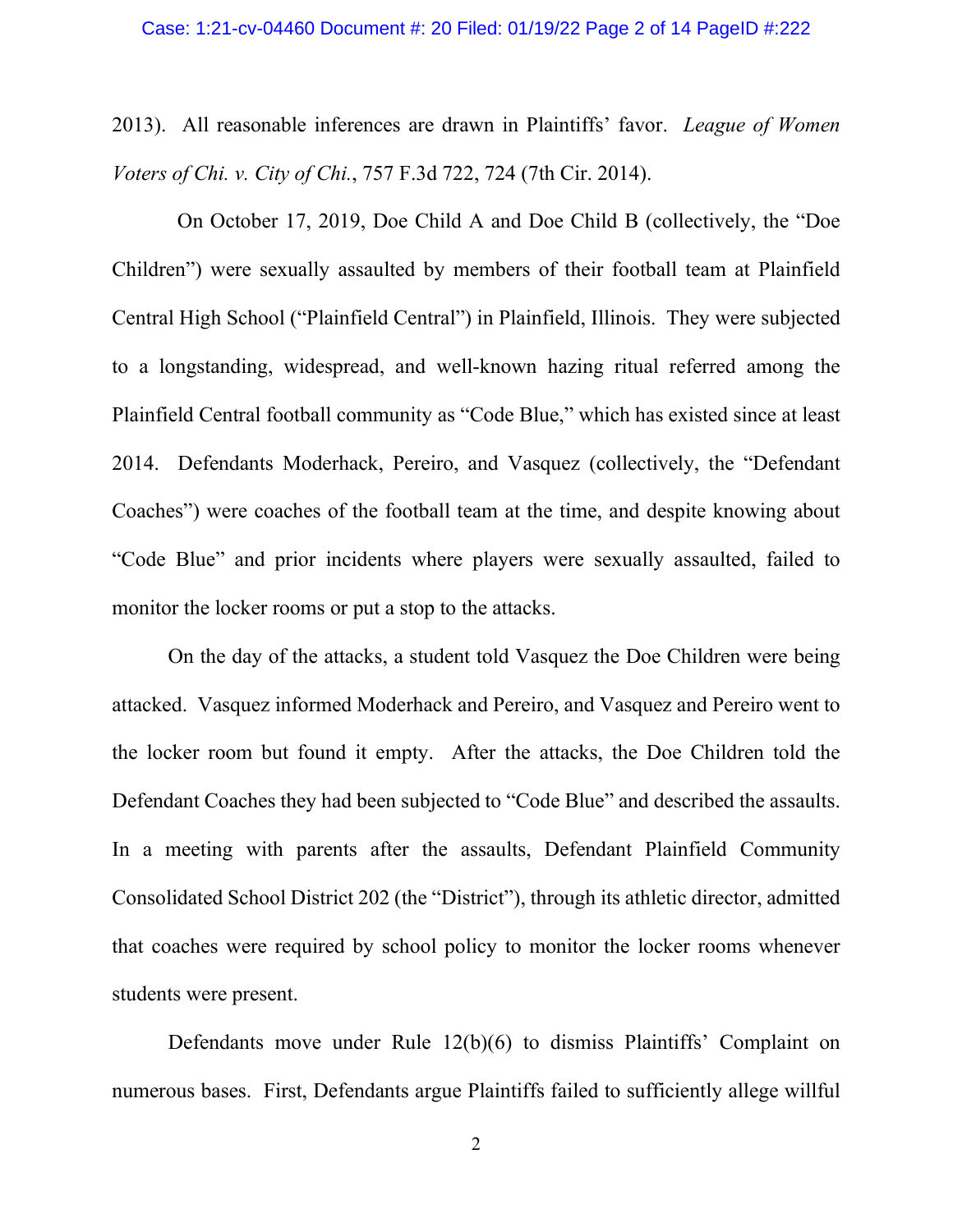## Case: 1:21-cv-04460 Document #: 20 Filed: 01/19/22 Page 3 of 14 PageID #:223

and wanton misconduct. Second, Defendants assert they have immunity from Plaintiffs' state law claims under various sections of the Illinois Tort Immunity Act. Third, Defendants contend the Doe Parents failed to allege any injuries of their own and their individual claims are barred by the one-year statute of limitations of the Tort Immunity Act. Fourth, Defendants argue Plaintiffs failed to allege facts that plausibly state a claim for a violation of their substantive or procedural due process rights, and further assert the Defendant Coaches have qualified immunity for the constitutional claims. Finally, Defendants contend Plaintiffs failed to allege sufficient facts to state a *Monell* claim against the District.

### **LEGAL STANDARD**

A motion to dismiss under Rule 12(b)(6) "tests the sufficiency of the complaint, not the merits of the case." *McReynolds v. Merrill Lynch & Co.*, 694 F.3d 873, 878 (7th Cir. 2012). The Court accepts as true well pled facts in the complaint and draws all reasonable inferences in favor of the plaintiff. *AnchorBank, FSB v. Hofer*, 649 F.3d 610, 614 (7th Cir. 2011). The allegations in the complaint must set forth a "short and plain statement of the claim showing that the pleader is entitled to relief." Fed. R. Civ. P.  $8(a)(2)$ .

A plaintiff need not provide detailed factual allegations, but it must provide enough factual support to "raise a right to relief above the speculative level." *Bell Atl. Corp. v. Twombly*, 550 U.S. 544, 555 (2007). The claim must be described "in sufficient detail to give the defendant 'fair notice of what the . . . claim is and the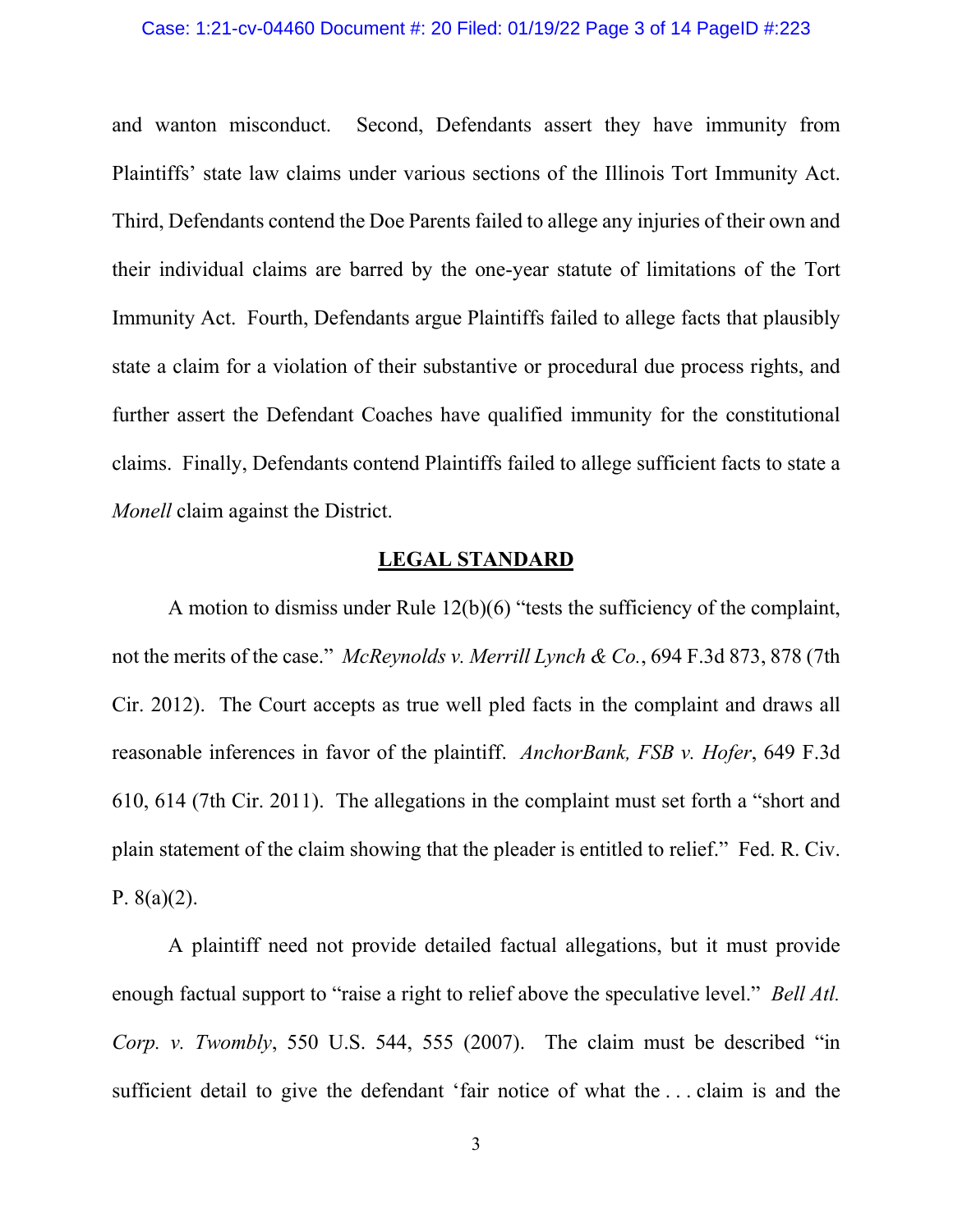grounds upon which it rests.'" *E.E.O.C. v. Concentra Health Servs., Inc.*, 496 F.3d 773, 776 (7th Cir. 2007) (quoting *Twombly*, 550 U.S. at 555). "Threadbare recitals of the elements of a cause of action, supported by mere conclusory statements," are insufficient to withstand a Rule 12(b)(6) motion to dismiss. *Ashcroft v. Iqbal*, 556 U.S. 662, 678 (2009). A claim is facially plausible if the complaint contains sufficient alleged facts that allow the court "to draw the reasonable inference that the defendant is liable for the misconduct alleged." *Id*.

## **DISCUSSION**

As detailed above, Defendants move to dismiss Plaintiffs' Complaint on multiple bases. The Court addresses each of these arguments in turn.

## **I. Constitutional Claims**

Section 1983 "provides a remedy for violations of federal rights committed by persons acting under the color of state law." *First Midwest Bank v. City of Chi.*, 988 F.3d 978, 986 (7th Cir. 2021). Thus, a Section 1983 claim requires that a constitutional injury exists. Here, Plaintiffs claim the Defendant Coaches violated their substantive and procedural due process rights under the Fourteenth Amendment.<sup>1</sup> Plaintiffs also pursue theories of liability against the District under *Monell*.

<span id="page-3-0"></span><sup>&</sup>lt;sup>1</sup> Plaintiffs sue the three Defendant Coaches in both their individual and official capacities. Official capacity suits, however, are simply "another way of pleading an action against an entity of which an officer is an agent." *Monell v. Dep't of Soc. Servs.*, 436 U.S. 658, 690 n.55 (1978). Accordingly, because the District has also been sued, any official-capacity claims are duplicative and are thus dismissed. *See, e.g.*, *Selmani v. Vill. of Bartlett*, 515 F. Supp. 3d 882, 888 (N.D. Ill. 2021).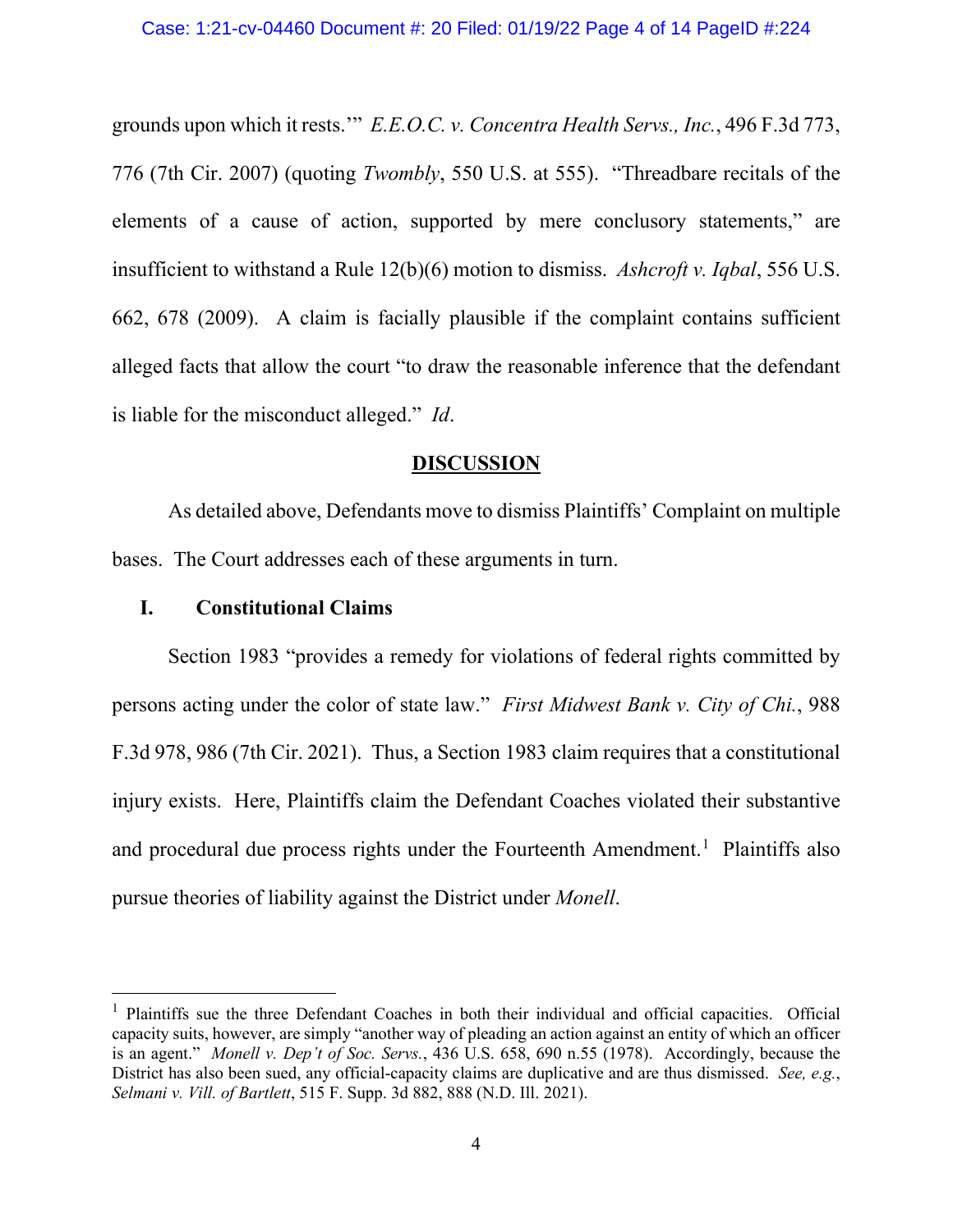## **A. Substantive Due Process**

"In contrast with procedural due process, substantive due process bars certain arbitrary, wrongful government actions regardless of the procedures used to implement them." *Doe v. Sch. Dist. U-46*, 2021 WL 3849635, at \*4 (N.D. Ill. 2021). The Due Process Clause of the Fourteenth Amendment "is a restraint upon *governmental* action . . . [and] does not impose a duty on the state to protect against injuries inflicted by private actors." *First Midwest Bank*, 988 F.3d at*.* at 987 (emphasis in original). Its purpose is "to protect the people from the State, not to ensure that the State protect[s] them from each other." *DeShaney v. Winnebago Cnty. Dep't of Soc. Servs.*, 489 U.S. 189, 196 (1989). "The state does not have a due-process duty to protect against acts of private violence." *First Midwest Bank*, 988 F.3d at 987.

Pertinent here, a narrow exception<sup>[2](#page-4-0)</sup> to the rule in *DeShaney* applies when the state created the danger. *See Doe v. Vill. of Arlington Heights*, 782 F.3d 911, 916 (7th Cir. 2015) (granting Rule 12(b)(6) motion to dismiss claim of state-created danger). Under the state-created danger exception, "a plaintiff must show that the state affirmatively placed him in a position of danger and that the state's failure to protect him from that danger was the proximate cause of his injury." *First Midwest Bank*, 988 F.3d at 988 (citing *Buchanan-Moore v. Cnty. of Milwaukee*, 570 F.3d 824, 827 (7th Cir. 2009)). "Only the most egregious official conduct will satisfy this stringent inquiry."

<span id="page-4-0"></span><sup>2</sup> There is also a "special relationship" exception, *see D.S. v. E. Porter Cnty. Sch. Corp.*, 799 F.3d 793, 798 (7th Cir. 2015), but Plaintiffs do not argue this exception applies.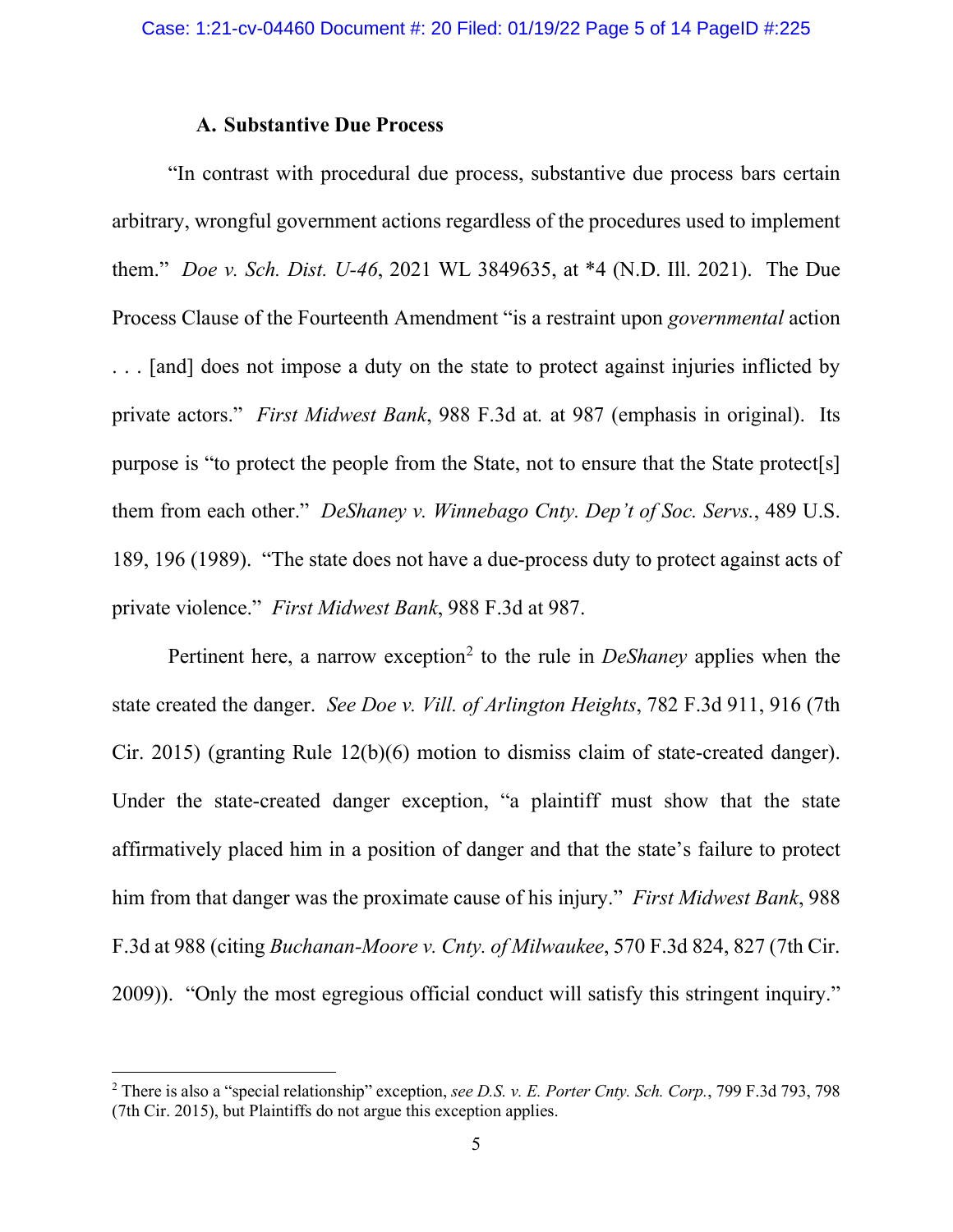*Jackson v. Indian Prairie Sch. Dist. 204*, 653 F.3d 647, 654 (7th Cir. 2011). The rule of *DeShaney* cannot be circumvented by broadly interpreting what is meant by "increase" so as to erase the distinction between endangering and failing to protect. *Vill. of Arlington Heights*, 782 F.3d at 917. "Rather, when courts speak of the state's 'increasing' the danger of private violence, they mean the state *did something* that turned a potential danger into an actual one, rather than that it just stood by and did nothing to prevent violence." *Spruill as next friend of D.N.S. v. Bd. of Educ. of City of Chi.*, 2021 WL 1387949, at \*3 (N.D. Ill. 2021) (cleaned up); *see also Estate of Her v. Hoeppner*, 939 F.3d 872, 876 (7th Cir. 2019) (describing the state-created danger exception as applying "when a public official '*affirmatively* places a particular individual in a position of danger the individual would not otherwise have faced'") (emphasis added).

Even if the state-created danger exception to *DeShaney* applies, there is no violation of an individual's due process rights unless the state actor's conduct "shocks the conscience." *King ex rel. King v. E. St. Louis Sch. Dist. 189*, 496 F.3d 812, 818 (7th Cir. 2007). This means that the state actor's conduct must be truly "'egregious'"; "[m]aking a bad decision, or even acting negligently, does not suffice to establish the type of conscience-shocking behavior that results in a constitutional violation." *Jackson v. Indian Prairie Sch. Dist. 204*, 653 F.3d 647, 654-55 (7th Cir. 2011) (quoting *Cnty. of Sacramento v. Lewis*, 523 U.S. 833, 846 (1998)); *see also Estate of Her*, 939 F.3d at 876 ("[C]onscience-shocking conduct . . . requires a culpable state of mind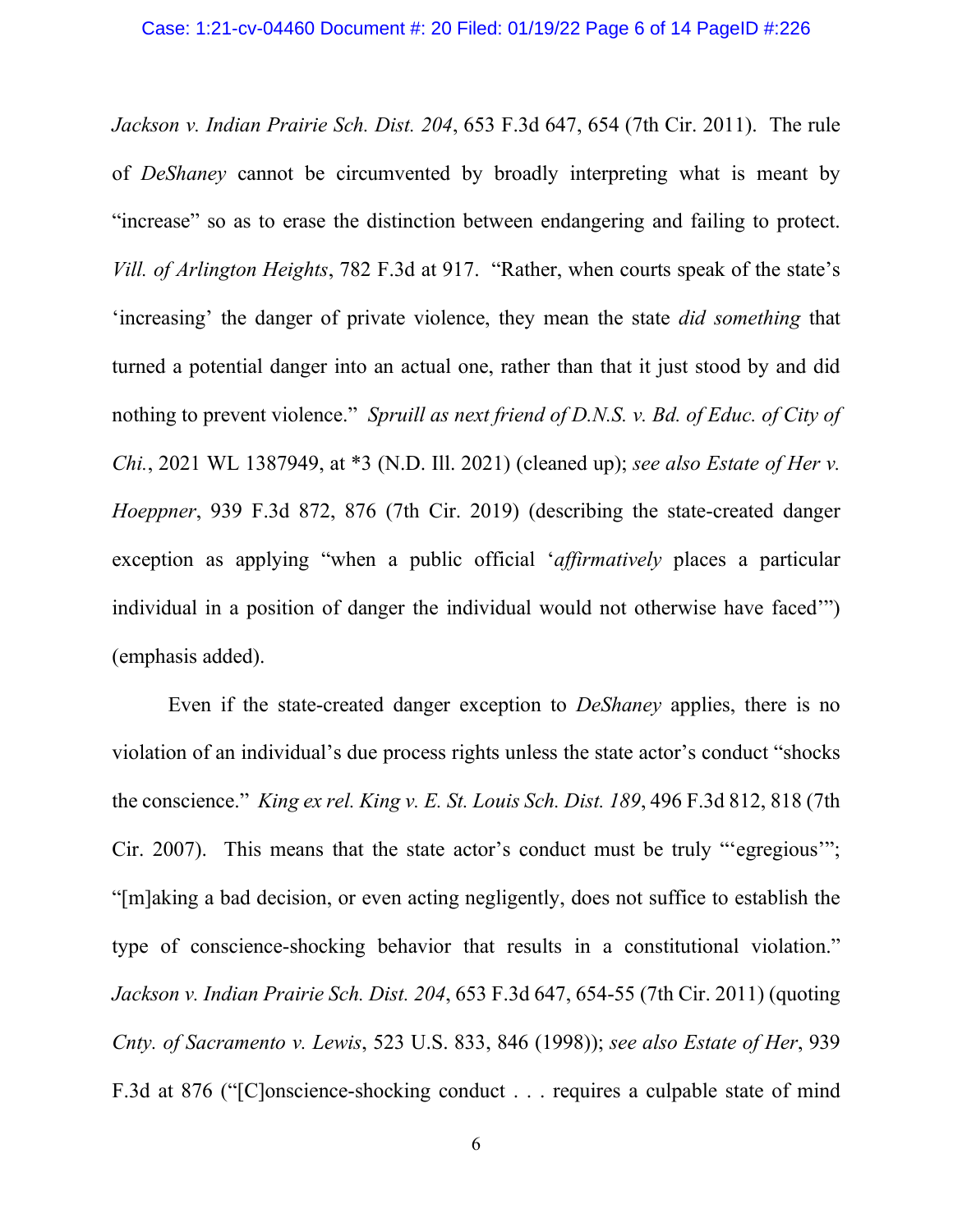#### Case: 1:21-cv-04460 Document #: 20 Filed: 01/19/22 Page 7 of 14 PageID #:227

equivalent to deliberate indifference. Elsewhere we've referred to this as a requirement of criminal recklessness.") (citation omitted).

Plaintiffs cite *Sandra T.E. v. Sperlik* for the proposition that, notwithstanding *DeShaney*, "a substantive due process claim can stand where the plaintiff puts forth enough evidence to demonstrate that an individual defendant turned a blind eye to constitutional violations thereby allowing a climate to flourish where innocent students are victimized." 639 F. Supp. 2d 912, 921 (N.D. Ill 2009), *aff'd sub nom. T.E. v. Grindle*, 599 F.3d 583 (7th Cir. 2010) (citing *Stoneking v. Bradford Area Sch. Dist.*, 882 F.2d 720, 730 (3d Cir. 1989), *cert. denied*, 493 U.S. 1044 (1990)). The key distinguishing factor in the cases<sup>[3](#page-6-0)</sup> relied upon by Plaintiffs, however, is that the abuse in those cases was perpetrated by a state actor, not another student. Those cases must be limited to their facts. *See Doe v. Riverside-Brookfield Twp. High Sch. Dist. 208*, 1995 WL 680749, at \*5 (N.D. Ill. 1995).

The Court finds persuasive Judge Feinerman's considered opinion in *Spruill*, a case with a similar factual scenario. In that case, a student was sexually assaulted in a school bathroom by another student. 2021 WL 1387949, at \*1. The plaintiff alleged he was not the first victim, and many school administrators and the school board were

<span id="page-6-0"></span><sup>3</sup> Namely, *Sandra T.E.*, *Stoneking*, and *J.O. v. Alton Cmty. Unit Sch. Dist. 11*, 909 F.2d 267 (7th Cir. 1990). Notably, the Third Circuit later clarified that the "linchpin" of *Stoneking* was a violation by state actors. *See D.R. by L.R. v. Middle Bucks Area Vocational Tech. Sch.*, 972 F.2d 1364, 1376 (3d Cir. 1992). *Middle Bucks* involved allegations that several of the plaintiffs' fellow students physically, verbally, and sexually molested the plaintiffs. The complaint further alleged that the school defendants had knowledge of the abuse and maintained a policy of laxity toward the conduct. The court held that Section 1983 liability "may not be predicated upon a [*Stoneking*] type theory because private actors committed the underlying violative acts." *Id*.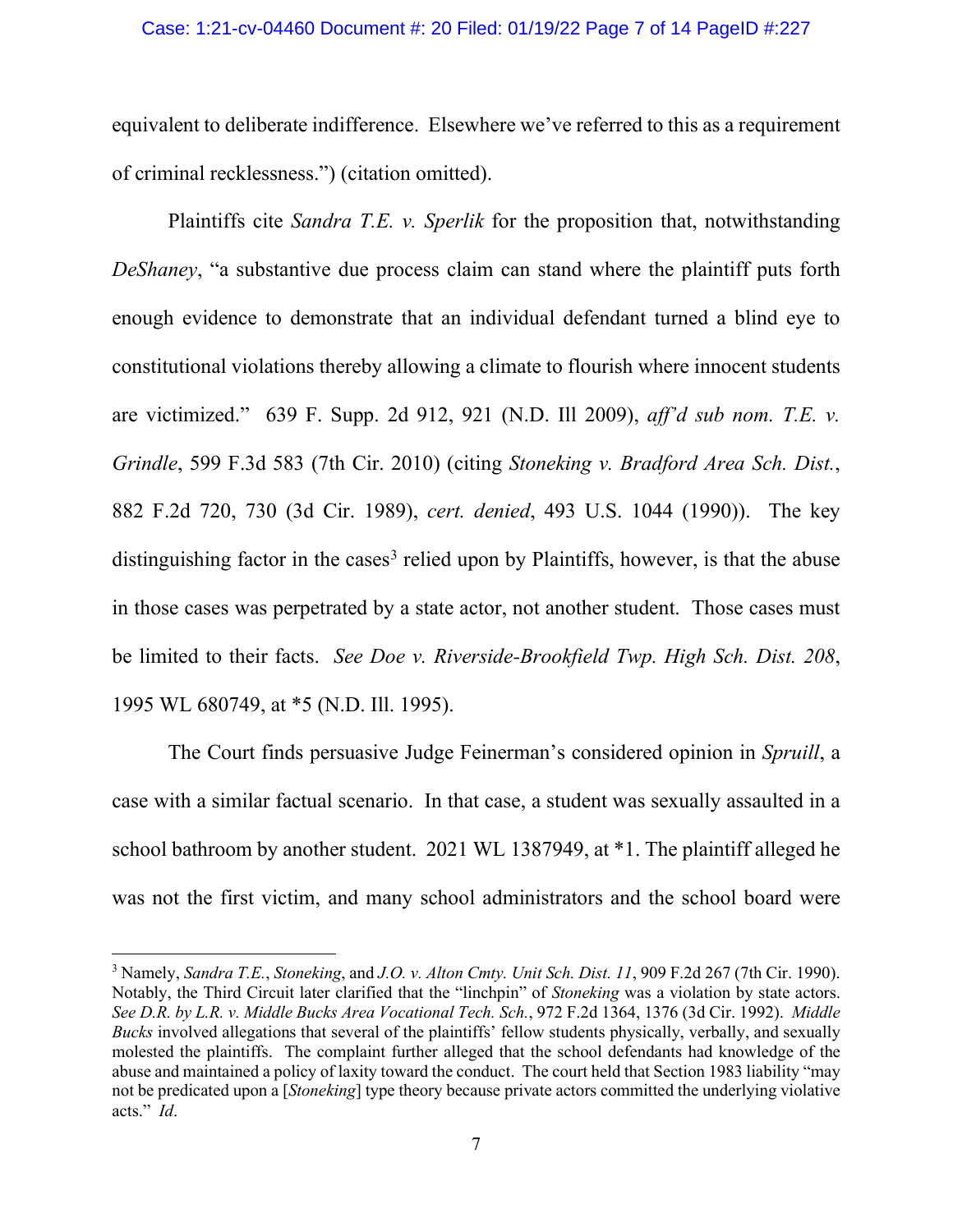#### Case: 1:21-cv-04460 Document #: 20 Filed: 01/19/22 Page 8 of 14 PageID #:228

aware of at least one prior assault accusation against the student. *Id*. Despite this awareness, the plaintiff alleged, the defendants failed to take any action to remove the student from the school, to monitor him in order to prevent another attack, or to discipline him for his prior assault(s). *Id*. In her substantive due process claim, the plaintiff claimed the defendants, by failing to discipline or monitor the accused, and by neglecting to ensure school bathrooms were safe, violated the plaintiff's rights by "creat[ing] and/or increas[ing] the risk that [he] would be physically harmed." *Id.* at \*2.

Judge Feinerman concluded the plaintiff failed to allege a violation of her due process rights, as the complaint failed to satisfy the first requirement of the state-created danger theory because it did not allege any affirmative acts:

The most the complaint alleges of any defendant is *awareness* of D.R.'s proclivity for sexual violence and *inaction* as to measures that might have protected D.N.S. from further violence by D.R. Specifically, the complaint alleges that the Board and four Individual Defendants "w[ere] aware of at least one" prior incident involving D.R., but that they "took no action." Missing is any allegation of an *affirmative* act by any defendant. The complaint's gist, in short, is that school officials knew that a certain student was a predator but stood idly by, thus leading to another attack. That conduct . . . does not rise to the level of a due process violation under Seventh Circuit precedent interpreting *DeShaney*.

*Id.* at \*3 (cleaned up) (emphasis in original).

In Plaintiffs' view, they "need only allege that the defendants knew about 'Code Blue', yet failed to follow the District's mandatory locker room supervision policy and failed to take action to put a stop to 'Code Blue' despite knowledge of specific prior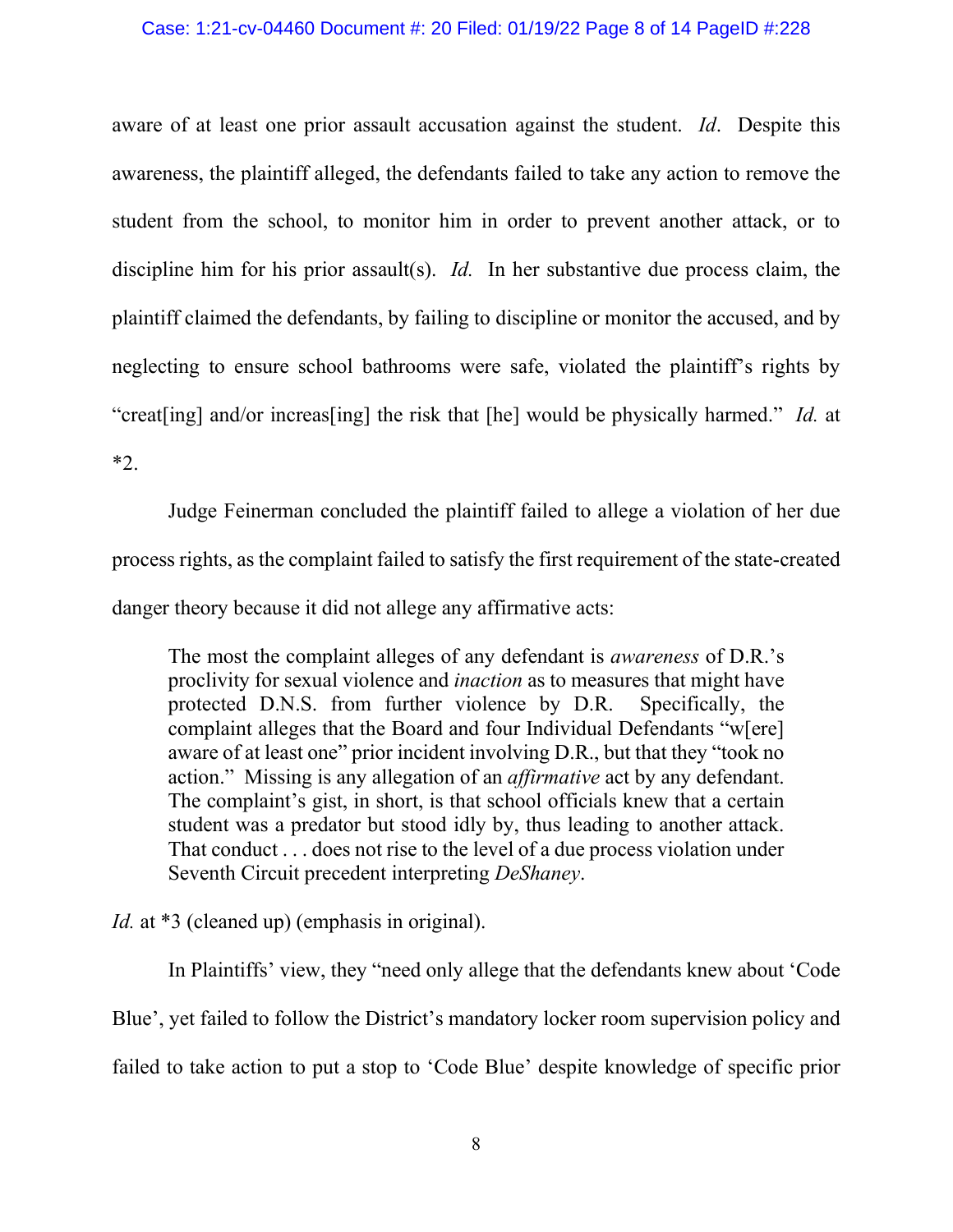sexual assaults." Dkt. # 18, at 24. Not so. These allegations do not amount to affirmative acts which turned a potential danger into an actual one. Generally, for the state created danger exception to apply, the victim must be "safe before the state intervenes and unsafe afterward." *Sandage v. Bd. of Comm'rs of Vanderburgh Cnty.*, 548 F.3d 911, 917 (7th Cir. 2008); *see also Spruill*, 2021 WL 1387949, at \*5.

"[C]ourts have held routinely that a school's failure to prevent student-on-student harassment, assault, and bullying is not a state-created danger." *See*, *e.g.*, *Brookman v. Reed-Custer Cmty. Unit, Sch. Dist. 255-U*, 2019 WL 4735395, at \*7 (N.D. Ill. 2019) (citing *D.S. v. E. Porter Cnty. Sch. Corp.*, 799 F.3d 793, 798–99 (7th Cir. 2015) (finding "inaction or ineffective response to . . . bullying" did not constitute state-created danger); *Doe v. Evergreen Park Elementary Sch. Dist. 124*, 2017 WL 6731867, at \*6– 7 (N.D. Ill. 2017) (same); *Riverside-Brookfield*, 1995 WL 680749, at \*5–6 (N.D. Ill. 1995) (same); *Morgan v. Town of Lexington, Mass.*, 823 F.3d 737, 744 (1st Cir. 2016) ("An alleged failure of the school to be effective in stopping bullying by other students is not action by the state to create or increase the danger."); *Morrow v. Balaski*, 719 F.3d 160, 177–79 (3d Cir. 2013) (holding choice to suspend rather than expel bully did not constitute state-created danger); *Martin v. E. St. Louis Sch. Dist, #189*, 2016 WL 1718332, at \*3 (S.D. Ill. 2016) (dismissing due process claim in part because school's failure to apply certain policies did not create or increase the danger that student would be raped).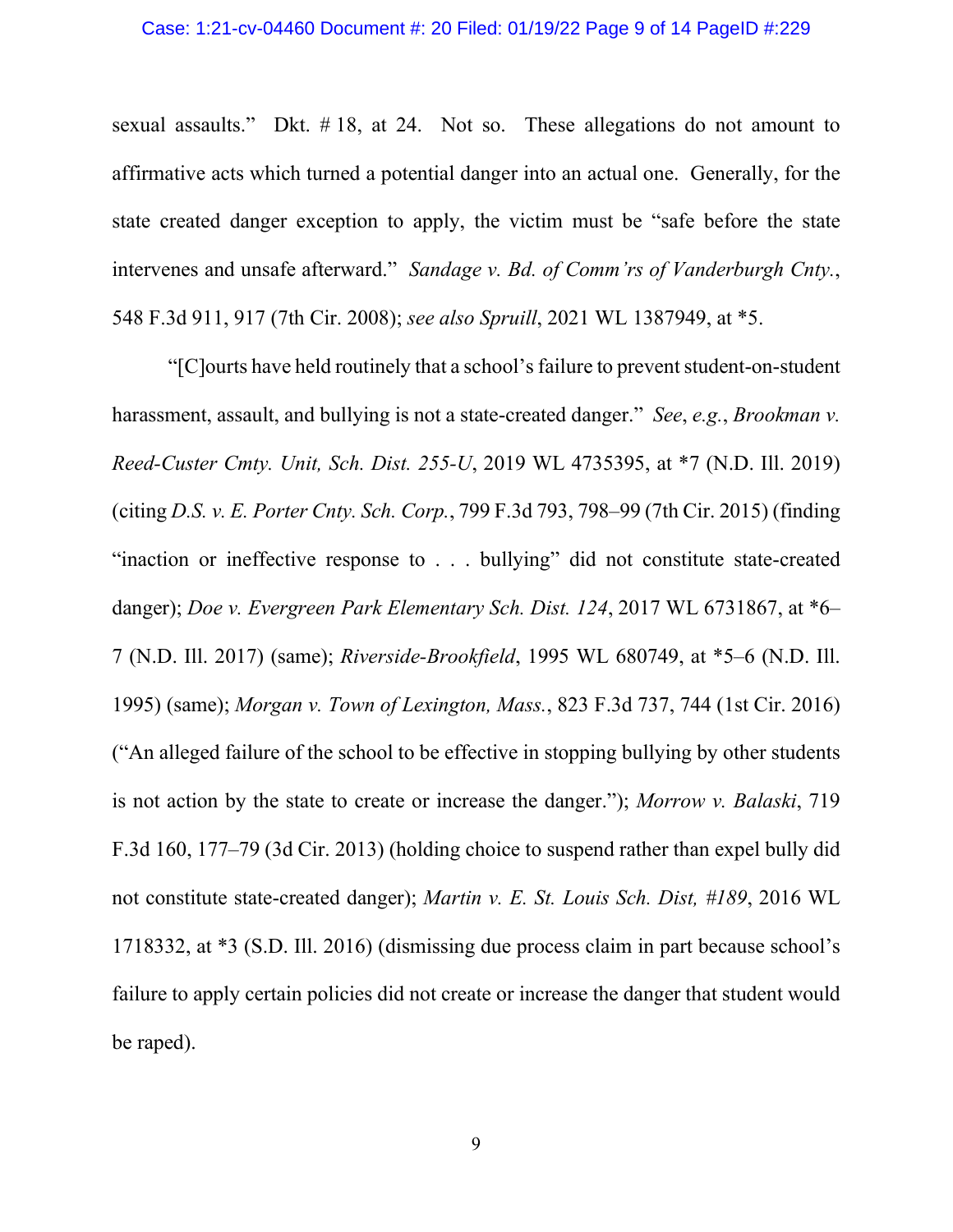#### Case: 1:21-cv-04460 Document #: 20 Filed: 01/19/22 Page 10 of 14 PageID #:230

Plaintiffs also rely on *Eilenfeldt*, but key facts in that case are distinguishable from the allegations here. *Eilenfeldt v. United C.U.S.D. #304 Bd. of Educ.*, 30 F. Supp. 3d 780 (C.D. Ill. 2014). In *Eilenfeldt*, the plaintiff alleged not only that the school officials responded inadequately to the plaintiff's bullying, but that the "administrators and teachers facilitated ongoing bullying of [the plaintiff] by . . . actively encouraging bullying[ ] and punishing [the plaintiff] for defending himself while being bullied." *Id.* at 784. In concluding the plaintiff's allegations were sufficient to survive a motion to dismiss, the court explained that he did base his entire substantive due process claim on a failure to protect from third parties, but also alleged "the participation of school employees in [his] bullying." *Id.* at 790. As noted above, here, unlike in *Eilenfeldt*, Plaintiffs do not allege that Defendants participated in the assaults in any way much less that they "actively encourag[ed]" the assaults or punished the Doe Children for reporting the assaults. *Id.* at 784. *Eilenfeldt* is thus unpersuasive here.

The Court recognizes that the line between action and inaction is not always easily drawn; however, Plaintiffs' Complaint focuses on the Defendant Coaches' inaction (i.e., failed to observe and monitor the Doe Children and the locker room; failed to follow District policies). Again, failing to prevent the harm is simply not the same as creating or increasing the risk of harm, which is a fundamental requirement for this type of substantive due process claim. *See Henderson v. Dekalb Cmty. Unit Sch. Dist. 428*, 2021 WL 2681911, at \*4 (N.D. Ill. 2021). Even drawing all reasonable inferences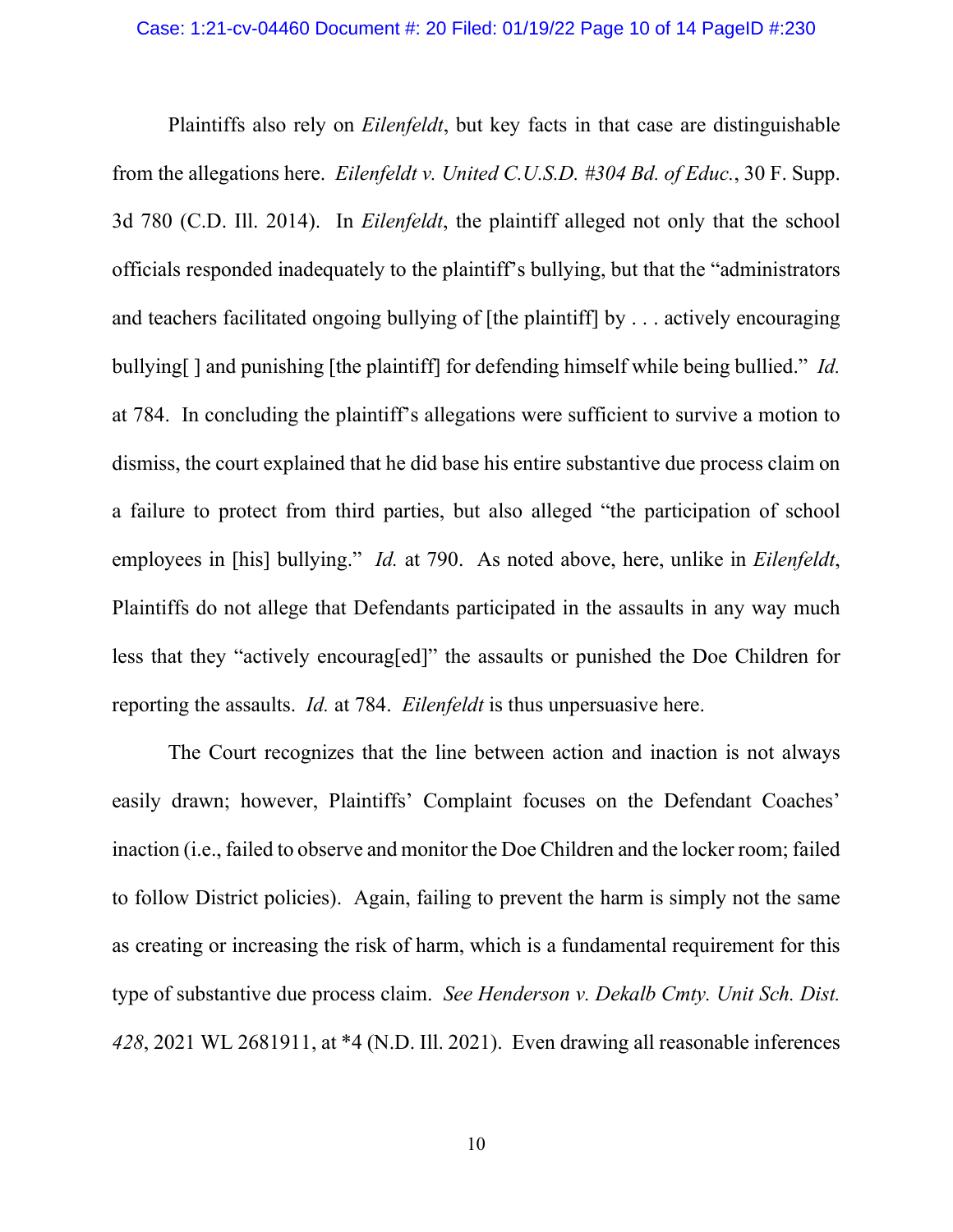as Plaintiffs' favor, the state-created danger exception does not apply here. Counts V and VI are dismissed, without prejudice.

## **B. Procedural Due Process**

Plaintiffs also bring claims against the Defendant Coaches for violations of their procedural due process rights. The allegations in these claims are identical to the substantive due process claims, save for the title of the counts. Plaintiffs assert the Doe Children were deprived of their right to education. More specifically, Plaintiffs argue Defendants' "failure to use the disciplinary framework *at all* despite knowledge of 'Code Blue' and ongoing sexual assaults in the Plainfield Central Football Team, [] deprived Plaintiffs of their Procedural Due Process rights." Dkt. # 18, at 27.

Procedural "due process rules are meant to protect persons not from the deprivation, but from the mistaken or unjustified deprivation of life, liberty, [or] property." *Zinermon v. Burch*, 494 U.S. 113, 125–26 (1990). Thus, a procedural due process claim "is not complete" when the plaintiff has been deprived of life, liberty, or property. *Id.* at 126. Rather, the court must "ask what process the state provided and whether it was constitutionally adequate." *Id.* Property interests protected by procedural due process "are not inherent in the Constitution; '[r]ather, they are created and their dimensions are defined by existing rules or understandings that stem from an independent source such as state law.'" *Cheli v. Taylorville Cmty. Sch. Dist.*, 986 F.3d 1035, 1039 (7th Cir. 2021) (quoting *Bd. of Regents of State Colls. v. Roth*, 408 U.S. 564, 577 (1972)) (other citation omitted).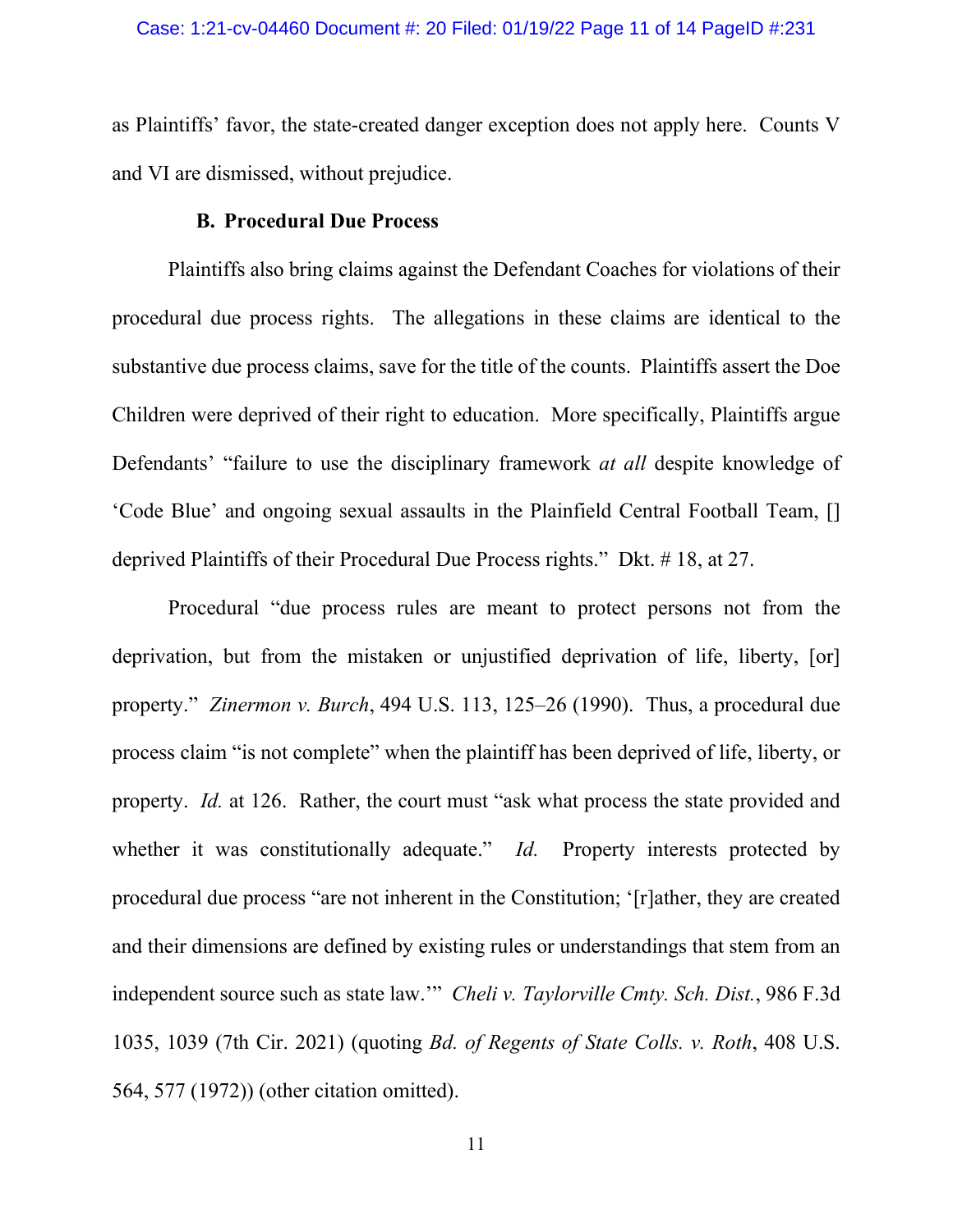## Case: 1:21-cv-04460 Document #: 20 Filed: 01/19/22 Page 12 of 14 PageID #:232

"A procedural due process claim requires a two-fold analysis. First, [the Court] must determine whether the plaintiff was deprived of a protected interest; second, [the Court] must determine what process is due." *Leavell v. Ill. Dep't of Nat. Res.*, 600 F.3d 798, 804 (7th Cir. 2010). "To show a failure of due process, a plaintiff might show that state procedures as written do not supply basic due process or that state officials acted in a random and unauthorized fashion in depriving the plaintiff of his protected interest." *Strasburger v. Bd. of Educ., Hardin Cnty. Cmty. Unit Sch. Dist. No. 1*, 143 F.3d 351, 358 (7th Cir. 1998).

True, high school students have a property interest in their public education because state law entitles them to receive one. *See Doe v. Purdue Univ.*, 928 F.3d 652, 660 (7th Cir. 2019) (citing *Goss v. Lopez*, 419 U.S. 565, 576–74 (1975)). But Plaintiffs have cited no case law to support their claim that procedural due process affords Plaintiffs a right to have *other* students disciplined. Plaintiffs allege "Defendants failed to utilize the *existing* disciplinary framework against the student perpetrators prior to the sexual assaults of Doe Child A and Doe Child B, which resulted in no discipline being handed out to the perpetrators in advance of their attack." Dkt. #18, at 28 (emphasis in original). Plaintiffs are not alleging the state procedures do not supply basic due process; their focus is on the state's failure to follow its own procedures as they apply to *other* students, not Plaintiffs. And, even assuming Plaintiffs adequately alleged the Doe Children's due process rights were violated, they have not alleged that the state provides inadequate post-deprivation remedies. *See Strasburger*, 143 F.3d at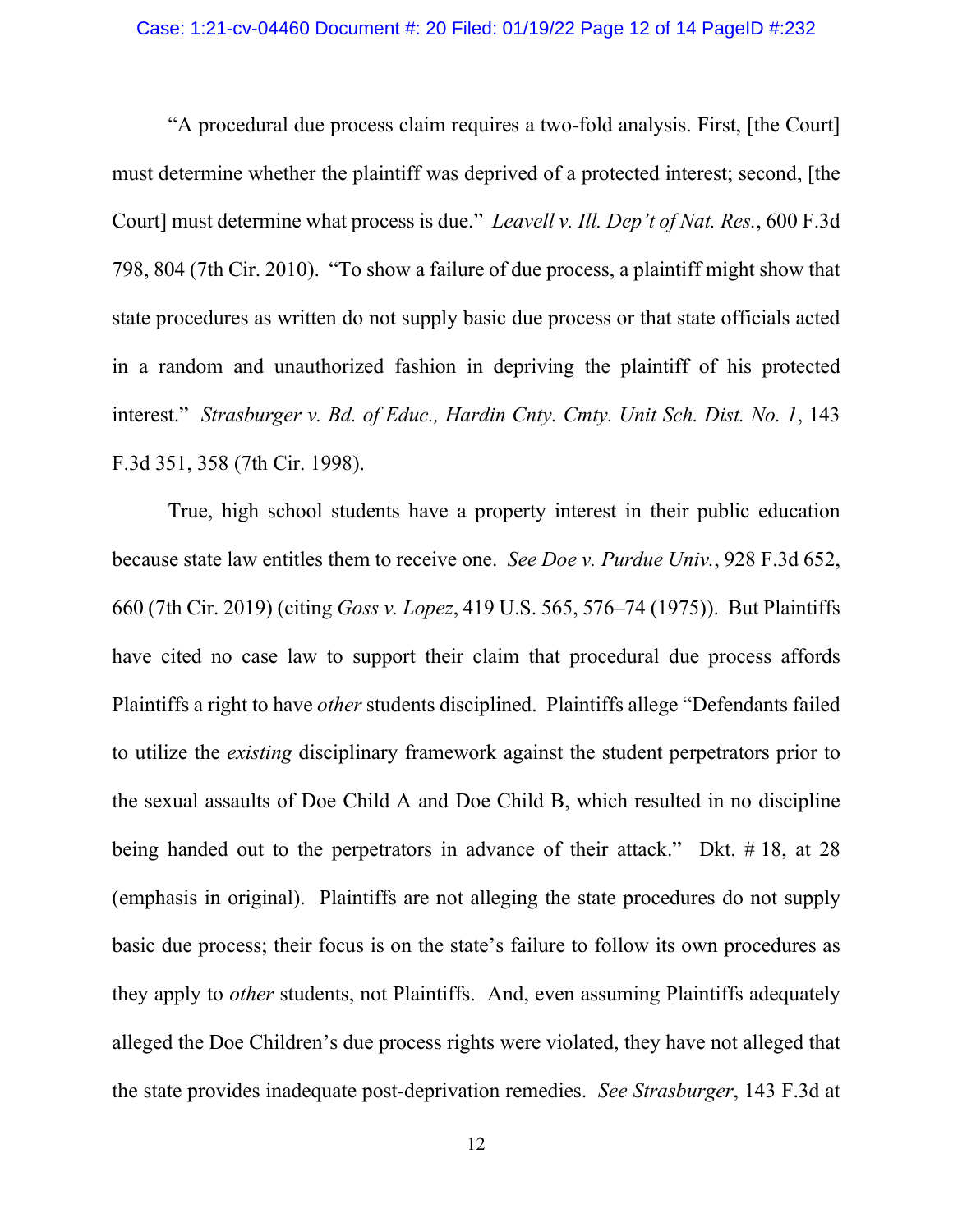358 ("Strasburger has not alleged or shown that Illinois post-deprivation remedies are lacking. Therefore, Strasburger has not made out a procedural due process violation that necessitates a federal remedy."). Counts VII and VIII are dismissed, without prejudice.

## **C.** *Monell* **Claims**

A municipal entity like the District cannot be found liable under *Monell* where there is no underlying constitutional violation by a municipal employee. *D.S.*, 799 F.3d at 800. Because Plaintiffs have not shown a violation of their constitutional rights under the Due Process clause of the Fourteenth Amendment as set forth above, the District cannot be held liable under *Monell*. *See id*. Counts IX and X are dismissed, without prejudice.

## **D. The Doe Parents' Individual Claims**

Finally, although the Doe Parents claim to be suing on their own behalf as well as on behalf of the Doe Children, they fail to allege any facts to support a claim for their own constitutional injuries. Therefore, the individual claims of the Doe Parents are dismissed.

#### **II. Illinois State Law Claims**

Because the Court grants Defendants' motion to dismiss Plaintiffs' constitutional claims, the Court does not have subject matter jurisdiction, and thus declines to exercise its supplemental jurisdiction over Plaintiffs' state law claims. 28 U.S.C. § 1367(c)(3).

13